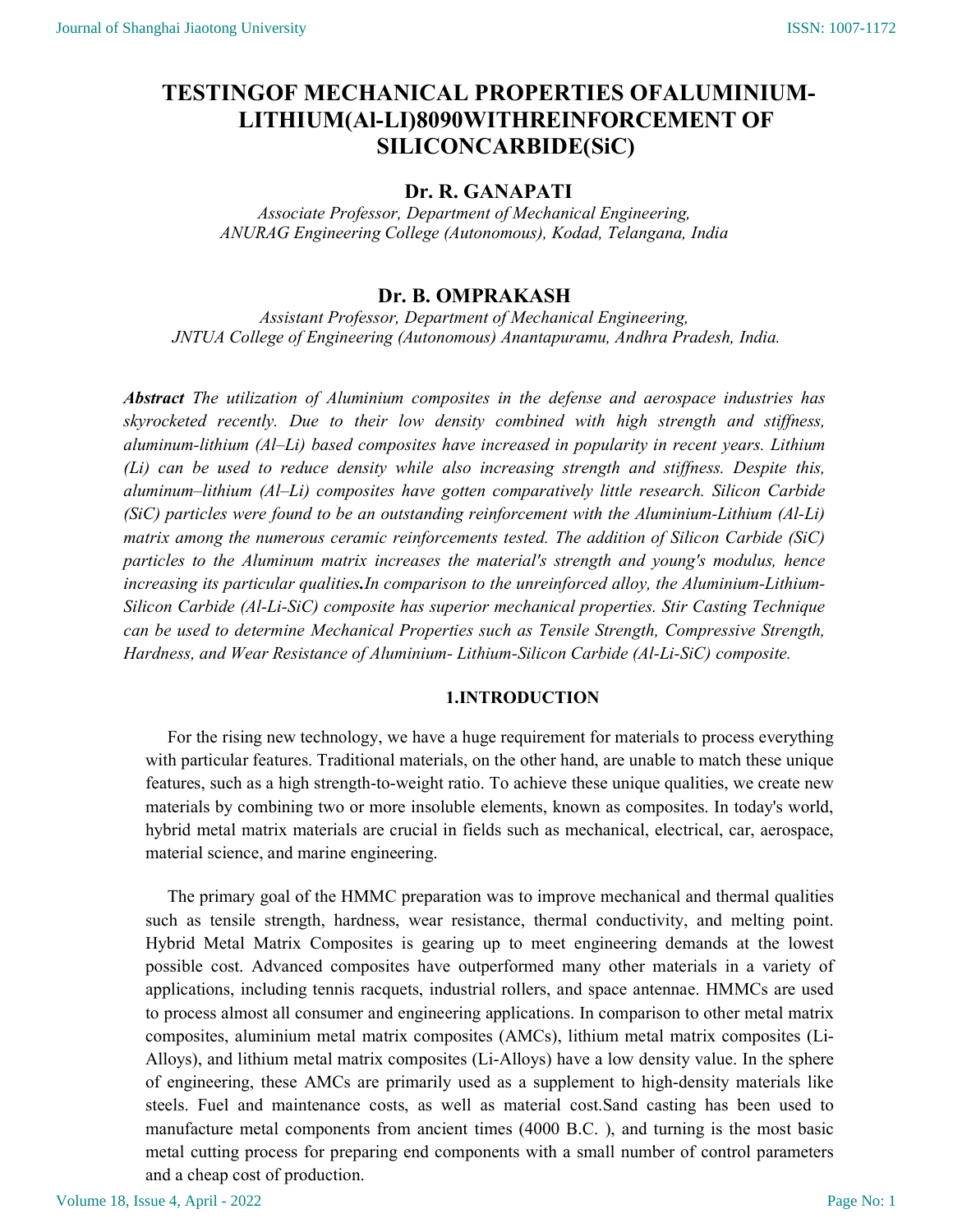The matrix components in Metal Matrix Composites are metals, and the reinforcing materials are ceramics, polymers, or natural materials. Cast Aluminium-alloys, Iron, Steels, Ti-alloys, Cualloys, and Ni-alloys are some examples of MMCs. These have better mechanical, thermal, and electrical capabilities than the base materials, allowing them to meet the needs of the particular location after composition. When we mix up Ceramics like Silicon Carbides or Alumina or Silica or Boron Carbides or Silicon Carbide up to 40% weight of reinforcing material mixed up to base material through the various processing processes of HMMCs at optimum cost basis, the Aluminium Metal Matrix Composites have a lower density than the base material. The density values of the base material are easily lost during this procedure. The reason for this is that ceramics have a lower density than metals.



#### Fig1:DescriptionofCompositeMaterials

The process of choosing a material for a certain purpose is an interesting one. However, this is largely determined by factors such as need requirements, fabrication processes, cost, and final object functioning conditions. The continual desire for greater fuel efficiency in the region's and vehicle sectors has resulted in the emergence of low-density Al-Li alloys. 1 Chronicles additions Li will reduce the density by a factor of three, with a corresponding gain in strength and stiffness. To gain an additional boost in strength and stiffness, it makes sense to consider reinforcing Al-Li alloys with ceramic particles. Despite some recent research on Al-Li alloy-based composites, Al-Li alloy-based composites have gotten relatively little attention.This could be due to the dangers of handling Li during alloying. To prevent Li loss and the related fire hazard/burning at the process temperature, a meticulously controlled environment or vacuum is required, all of which results in expensive processing/material prices.By altering the usual stir casting procedure for the manufacture of Al-Li-SiC composites, a simple and efficient experimental setup was adopted in this study. Additionally, the mechanical properties of assail particle-dispersed Al-Li–SiC composites, as well as their age-hardening mechanics, have been investigated.

#### 1.1 ALUMINIUMALLOY

Aluminium is the most plentiful metal in the earth's crust, accounting for around 8.1 percent of all metals in the form of oxides. We were unable to obtain any metal in the form of our desired base pure metal from the earth crust or natural sources. Alumina is an oxide that occurs naturally in ruby, sapphire, corundum, and emery.Today, however, the majority of our aluminium comes from a synthetic blend of sodium, aluminium, and calcium fluorides. Clay can also be used to make aluminium, although the technique is currently uneconomical.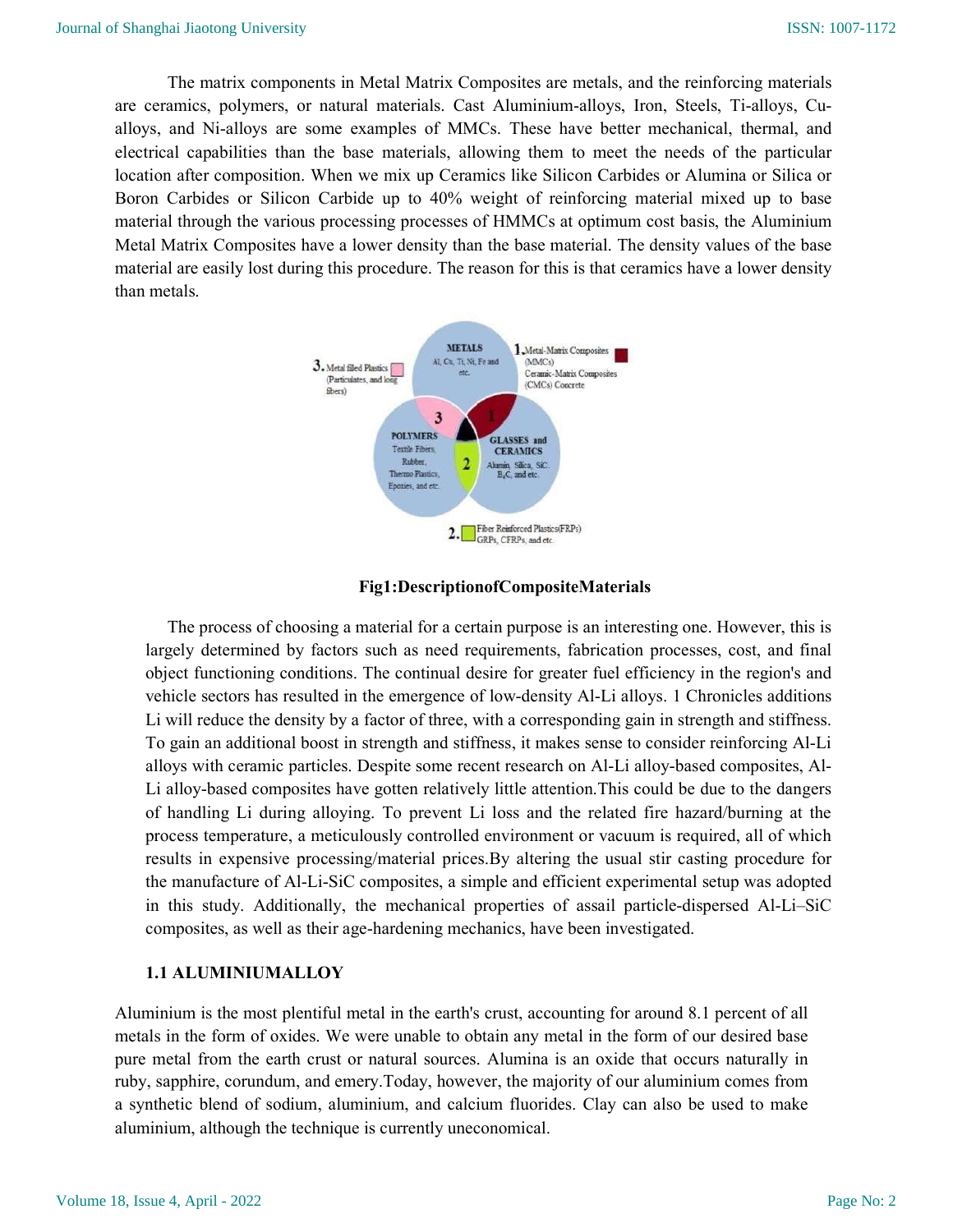| Densit                          | $2.7$ g/cm <sup>3</sup>          |
|---------------------------------|----------------------------------|
| <b>Melting Point</b>            | $658^{\circ}$ c                  |
| Thermal Capacity                | 900 J/Kg                         |
| Thermal Conductivity            | 230W/m                           |
| Coefficient of linear expansion | $24\times10^{-6}$ / $^{\circ}$ c |
| Electric Conductivity           | 60% as per I.A.C.S.              |
| Electric Resistance             | $29\times10^{-9}$ Qm             |
| Modulus of elasticity           | 70Pa                             |

#### Table1:PropertiesofPureAluminium

The unique qualities of atomic number 13 and its alloys make it one of the most flexible, costeffective, and interesting antimonies materials for a wide range of applications, from soft, exceptionally ductile wrapping foil to the most stern engineering applications. In terms of structural metals, atomic number 13 alloys are second only to steels. It has a density of  $7 \text{ g/cm}$ 3, which is nearly a third of the maximum amount of steel  $(7.83 \text{ g/cm3})$ . A cu ft of steel weighs about 490 pounds, while a cu ft of atomic number 13 weighs just about 177 pounds. Because of their light weight, as well as the great strength of some atomic number 13 alloys (which exceeds that of structural steel), they can be styled and built in a variety of ways. light-weight constructions that are particularly beneficial for everything that moves—spacecraft and craft, as well as many types of land- and water-borne vehicles.

Mechanical Properties: The temper of the fabric has a big impact on the mechanical qualities of 8090

## 8090-8771

HeatMost enduringness is no more than 540MPa, and most yield strength is no more than 470MPa in heat treated 8090 (8090-8771temper). V-E Day elongation (stretch before final failure) is found in the fabric. It's incredibly corrosion-resistant and exceedingly strong. 8090-T3

T3 temper 8090 has a yield strength of 210MPa and a final enduringness of 340MPa (49,300psi) (30,500 psi). It's a thirteen failure elongation. T3 tempering is commonly accomplished by homogenizing the forged 8090 at 750 °C for several hours, quenching, and then ageing at 122 °C for twenty-four hours. This gives the 8090 alloy its maximum strength. The main source of strength is finely distributed eta and eta precipitates among grains and on grain borders.

## 8090-T8151

T651 temper 8090 has a Brinell hardness of 121 and an ultimate enduringness of 450MPa (65,300 psi). It's a seven-fold failure elongation. Depending on the shape of the fabric chosen, these qualities will change. Thicker plate may have lower strengths and elongation than the figures given above.

## 8090-T7

T81 temper has a yield strength of 340MPa and a final enduringness of 440MPa (63,800psi) (43,300psi). It's a thirteen failure elongation. Over aging (meaning ageing past the height hardness) the fabric produces the T81 temper. This is usually performed by ageing at 100–120 °C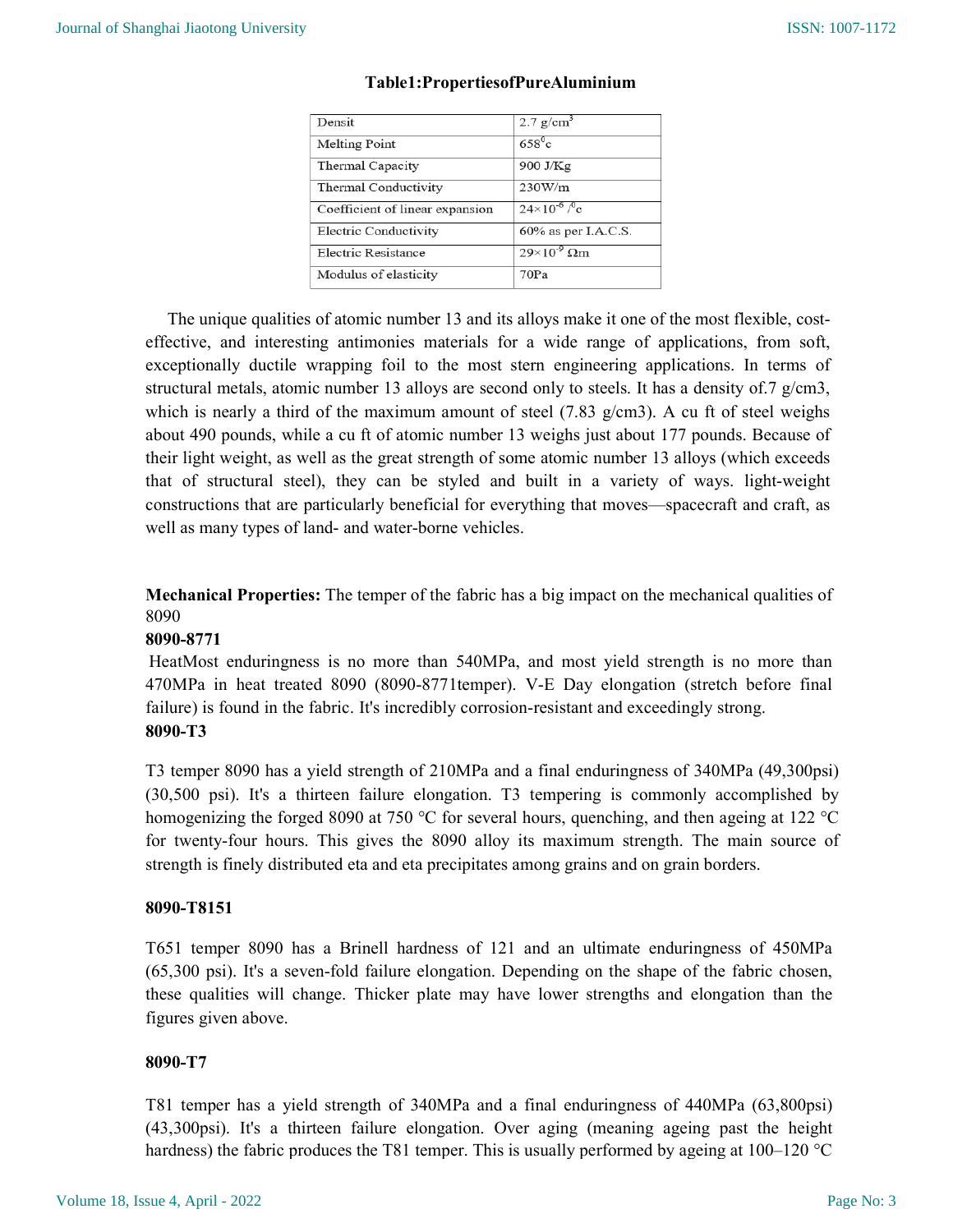#### 1.2 SILICONCARBIDE

Silicon inorganic compound, often known as abrasive, is a unique compound of carbon and chemical element that is one of the toughest materials available.The molar mass of this substance is forty. The molecular weight is 10  $g/mol$ . It's a simple compound in which each atom has a positive and electric charge and is connected to a chemical element via a triple bond. However, instead of being ionic, the bonding between them is valence. Solid carbide is found in a variety of crystalline shapes, with the polygonal shape crystal structure being the most commonly encountered occurrence.Moissanite, a rare mineral, produces silicon carbide naturally. Production carbide (SiC) is a man-made mineral that is most commonly produced in impedance furnaces using an industrial technique that was called for the Yankee E.G. Dean Acheson UN agency in 1891. A mixture of carbon material (typically oil coke) and an oxide or quartz sand is reacted with chemicals at high temperatures between 1700 and 2500°C in a Dean Acheson chamber, resulting in the creation of -SiC following the most reaction:

 The reaction is powered by the resistive heating of a black lead core, which is achieved by connecting the core to two electrodes at opposite ends of the chamber.SiC forms as a solid cylindrical metal bar with radial layers that progress from black lead within the core to -SiC (the highest grade material with coarse crystalline structure), -SiC, scientific discipline grade, and finally unreacted material on the surface. Depending on the quality of the raw materials, these are frequently manufactured as either black or inexperienced materialsAfter a period of cooling, the assault metal bar is precisely separated and further treated for diverse applications. The resultant crude material is thoroughly crushed, categorised, usually polished again, and potentially chemically treated to obtain the specific qualities for which it will be used. The majority of our power and the worth we tend to increase our goods is accounted for by these ensuant procedure steps.



Fig2:SiliconCarbidePowder

### 2. EXPERIMENTALPROCEDURE

#### Materialselectionandcompositepreparation:

 Al-Li alloy (8090Al) is the metal alloy employed as the matrix material in this investigation. The experimental equipment for generating the composites might be a simple modification of the well-delineated conventional softens stirring approach. During the early stages. The stir casting setup used in this investigation is depicted in a schematic picture. The change is in the form of a steel cowl with an inert environment to prevent the loss of metallic elements. Previously, the material was stirred either in the open or in a chamber with a provision in earlier research.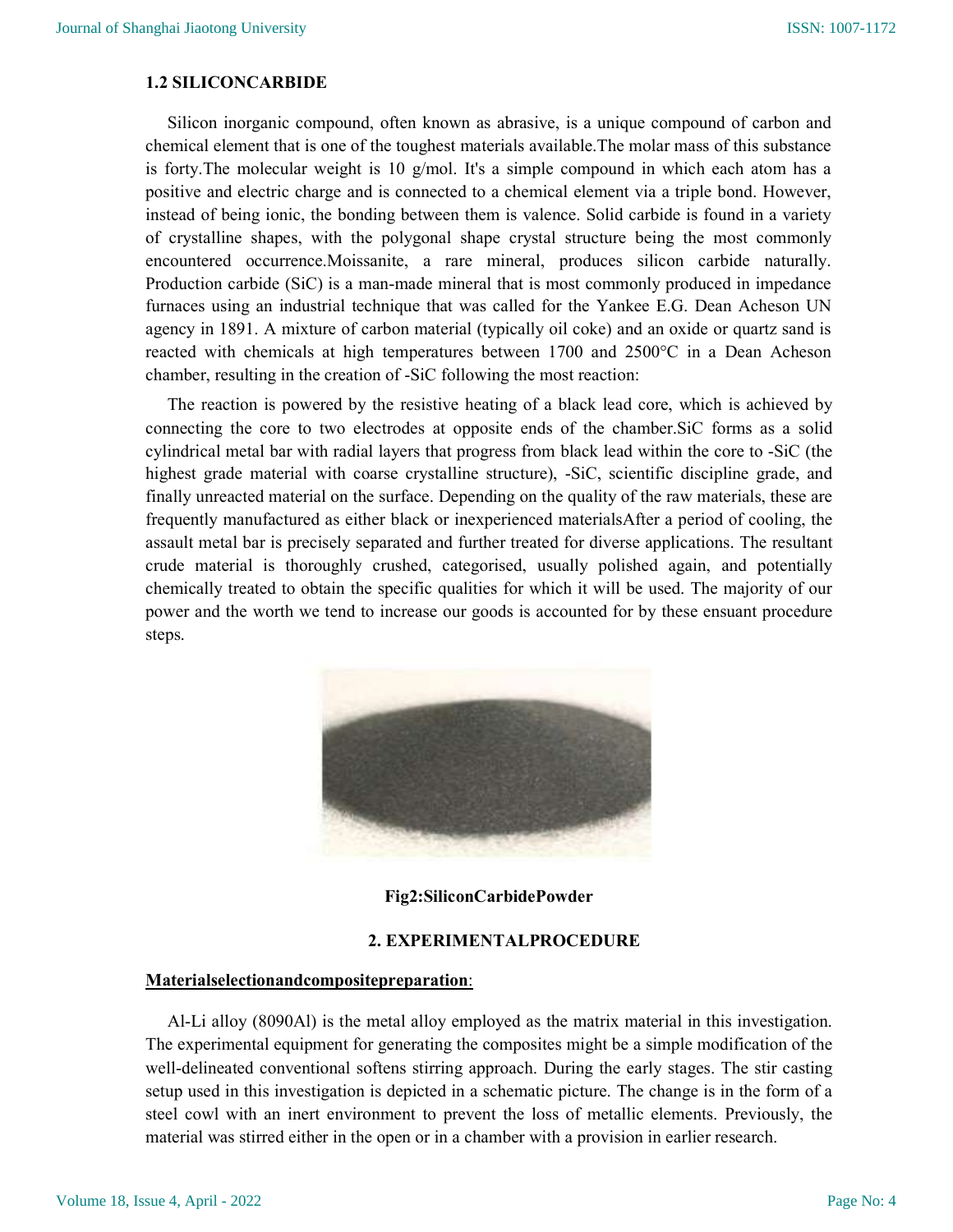During melting and stirring, this type of environment chamber prevents direct reading of the soften. This study's simple improvisation does not includeIt eliminates the need for maltreatment of such furnaces while also preventing Li loss. Frequently, the steel hood (gas cover) is elevated.



## Fig3:StirCastingMachine

## 2.1 METHOD OF FABRICATION

 The matrix material was received in the form of a (950 gramme) ingot of aluminium alloy 8090. The ingots were chopped into smaller pieces, each weighing around 3 to 5 grains. This was done to reduce the alloy's dwell time, or to put it another way, to make it melt faster. Another advantage of having smaller pieces is that it makes it easier to get a more precise reading when weighing them. The ingots were chopped into small pieces using a cut off machine with a cutting wheel of grade HH, designed specifically for non-ferrous metals, and a continuous flow of coolant to prevent the ingot and cutting wheel from overheating. After cutting, the ingots were washed in warm water. Al 8090 in combination withusing-Below is an example of an analytical balance using different weight percent's.

A J-type thermocouple was installed into the steel chamber to provide feedback of the temperature within the chamber to the furnace's temperature controller.

The nitrogen gas was set to flow continuously at a rate of 3cc/min, and the furnace was preheated to 100°C. All of the ingredients, including the aluminium alloy 8090 with SiC, were deposited in a graphite crucible. The crucible was then placed within the furnace in a stainless steel chamber, which was then sealed. The temperature of the furnace was gradually increased to reach 850°C in order to achieve a controlled temperature inside the chamber and inside the crucible (took about 4 hours period) With a ramp period of 2 hours, 1 hour, and 1 hour, this temperature was raised in increments to 200°C, 500°C, and 850°C.

## 2.2 COMPOSITESPECIMEN PREPARATION

process temperature.

 The experimental setup consists of the primary furnace and its components, as well as three mild steel stirrer blades. The experiment begins with a preheating procedure. Separately, the empty crucible and the SiC reinforcement powder are heated to a temperature close to the main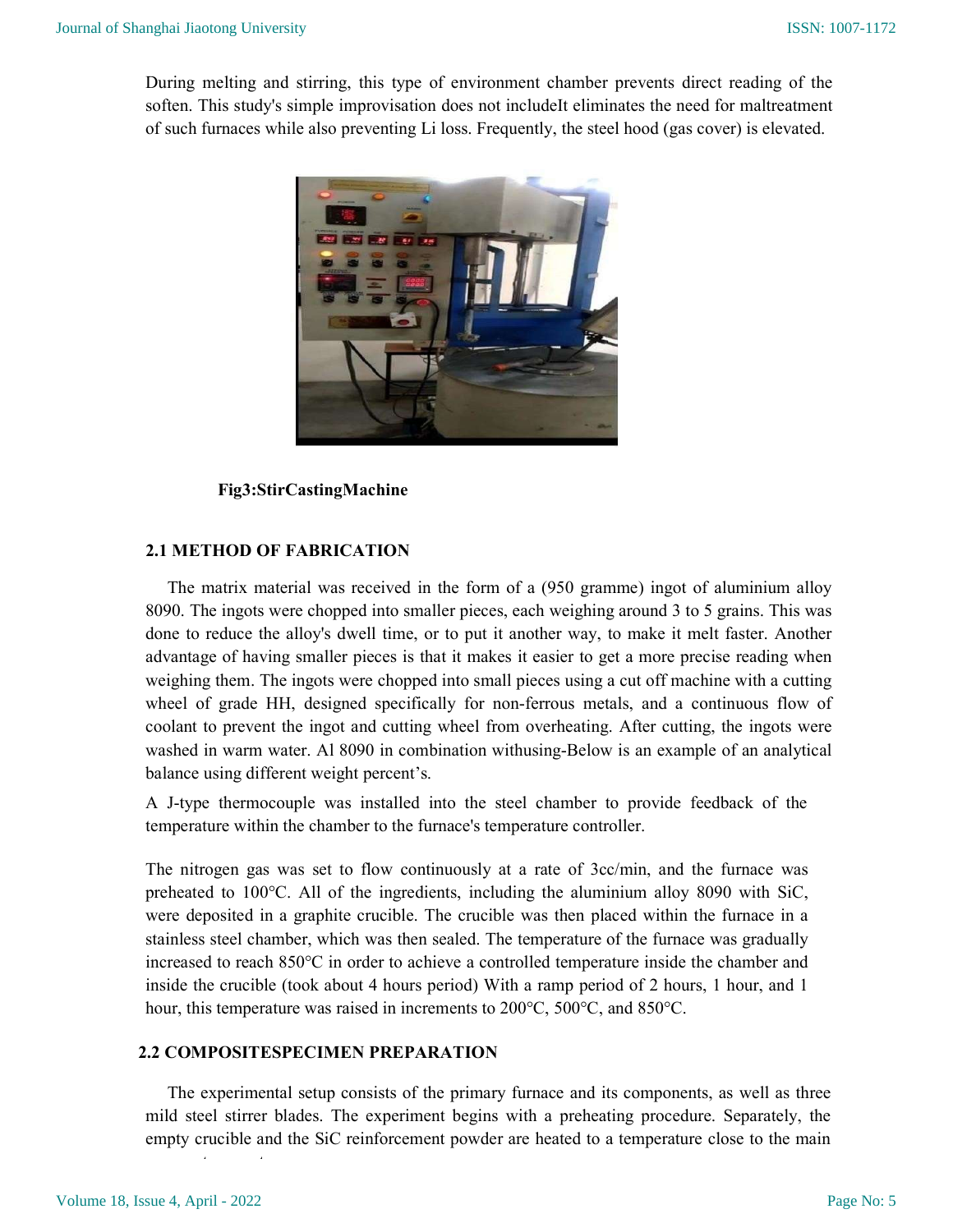The graphite crucible is used to melt the aluminium alloy 8090(950gms) ingot within the furnace. The ingot was initially preheated for 4–5 hours at 560°C. Silicon carbide powder is also warmed to 300 degrees in the muffle furnace at the same time. The crucible with aluminium alloy is then heated to 840 degrees while the warmed powder is physically mixed with each other. In the furnace, the metal– matrix is then kept at the same temperature. In the furnace, the aluminium alloy particles and Silicon Carbide powder are completely melted. The stir-ring device is lowered into the crucible and adjusted to the correct depth within the furnace. The material is forcefully agitated at 700 rpm for 10 minutes, evenly dispersing the additive powder throughout the aluminium alloy matrix. The furnace temperature should be held at 830°F during the final mixing phase.

### 2.3 MECHANICALTESTINGSOFCOMPOSITES:

### A) TENSILETEST

 Metals, The tensile test is used to determine the strength of metals, wood, polymers, and most other materials. Tensile loads are those that rip the specimen apart and place it in tension. They can be performed on any specimen that can be subjected to a consistent tensile tension and has a known cross-sectional area and gauge length.Tensile tests are used to determine how a material will react when subjected to static, axial tensile, or stretch loads.ASTM standards for typical tensile tests can be found in Sections E8-2016a (metals), D638 (plastics), D2343 (fibres), D897 (adhesives), D987 (paper), and D412 (paper) (rubber).

#### PROCESS:

The tensile test is carried out using the "ASTM E8-2016a" technique.

• Tensile tests are used to determine the tensile properties of a material, such as its tensile strength. Tensile strength refers to a material's ability to withstand the most tensile stress possible.A suitable specimen must be collected before a tensile test can be performed. This specimen's size and characteristics should meet ASTM standards. Prior to the test, the crosssectional area and a pre-determined gauge length can be calculated and indicated.The specimen is then placed in the proper grippers and introduced into a tensile load machine. After the machine has been loaded, it can be utilised to apply a steady, continuous pressure.Data is collected at specific intervals or locations throughout the test. Depending on the drug and specimen under examination, data points may be more or less frequent. The information includes both the applied load and the change in gauge length. The machine screen normally displays the load in pounds or kg.

 To measure the change in gauge length, an extensometer is utilised. An extensometer, which is firmly attached to the machine or specimen, is used to determine the amount of deformation or deflection over the gauge length during a test.Data points are gathered while paying close attention to the readings until the material begins to show signs of yielding. This is obvious when deformation persists without the need to increase the applied load. At this time, the extensometer is removed, and loading is continued until failure. The ultimate tensile strength and rupture strength can be calculated using the latter loading.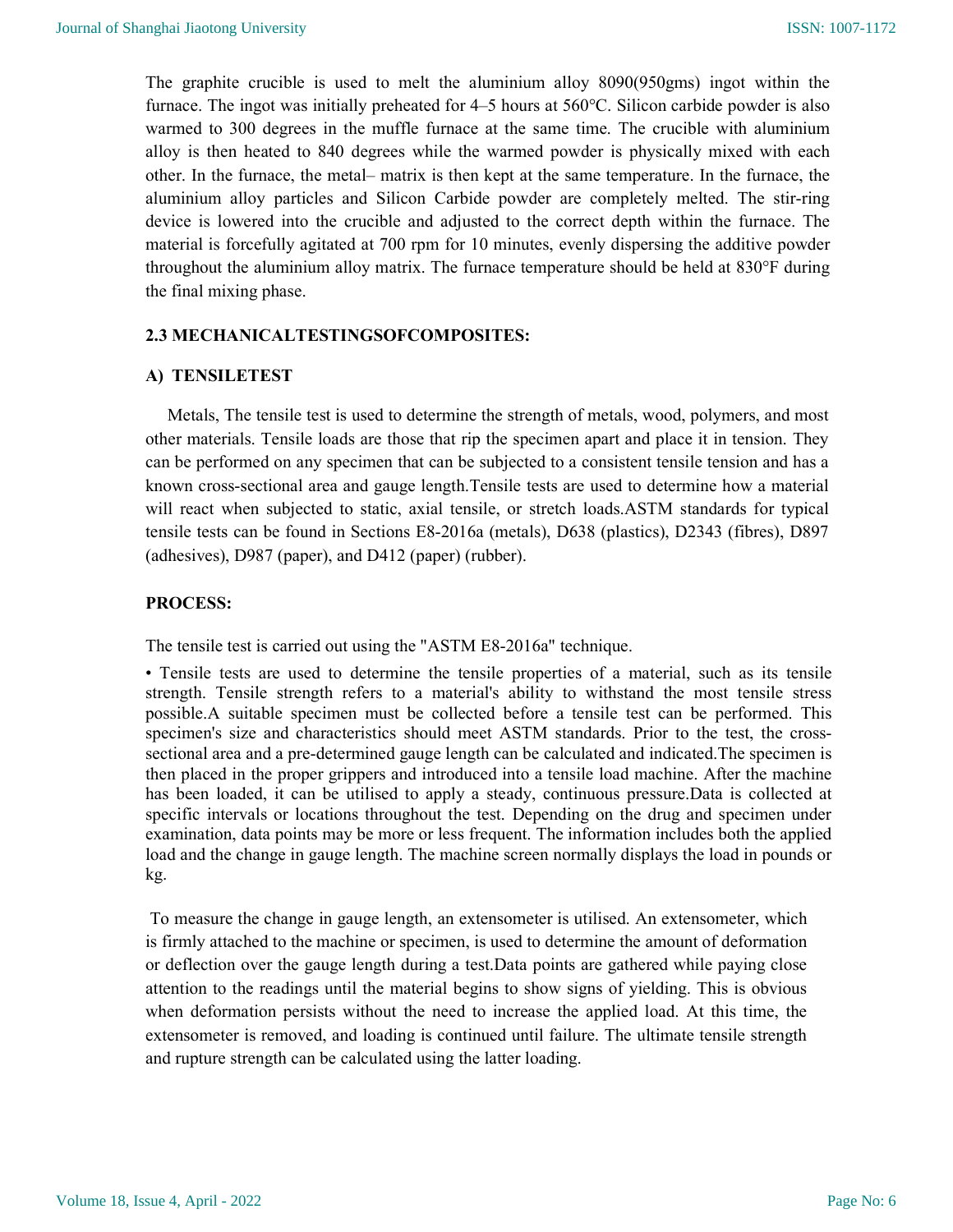## Table2:Tensiletestvalues

| <b>SAMPLE</b> | <b>COMPOSITION OF</b>                 | <b>ULTIMATE TENSILE</b> |
|---------------|---------------------------------------|-------------------------|
|               | <b>COMPOSITE SPECIMEN</b>             | <b>STRENGTH</b>         |
| SAMPLE-1      | Al-950 $gms$<br>$SiC-38$ gms          | 48 Mpa                  |
| SAMPLE-2      | Al-950 $\,\mathrm{gms}$<br>SiC-76 gms |                         |
| SAMPLE-3      | Al-950 $gms$<br>$SiC-114$ gms         | 160 Mpa                 |



## Fig4:SamplesafterTensileTest



Fig5:GraphicalrepresentationofTensileTestvaluesonCompositesamples.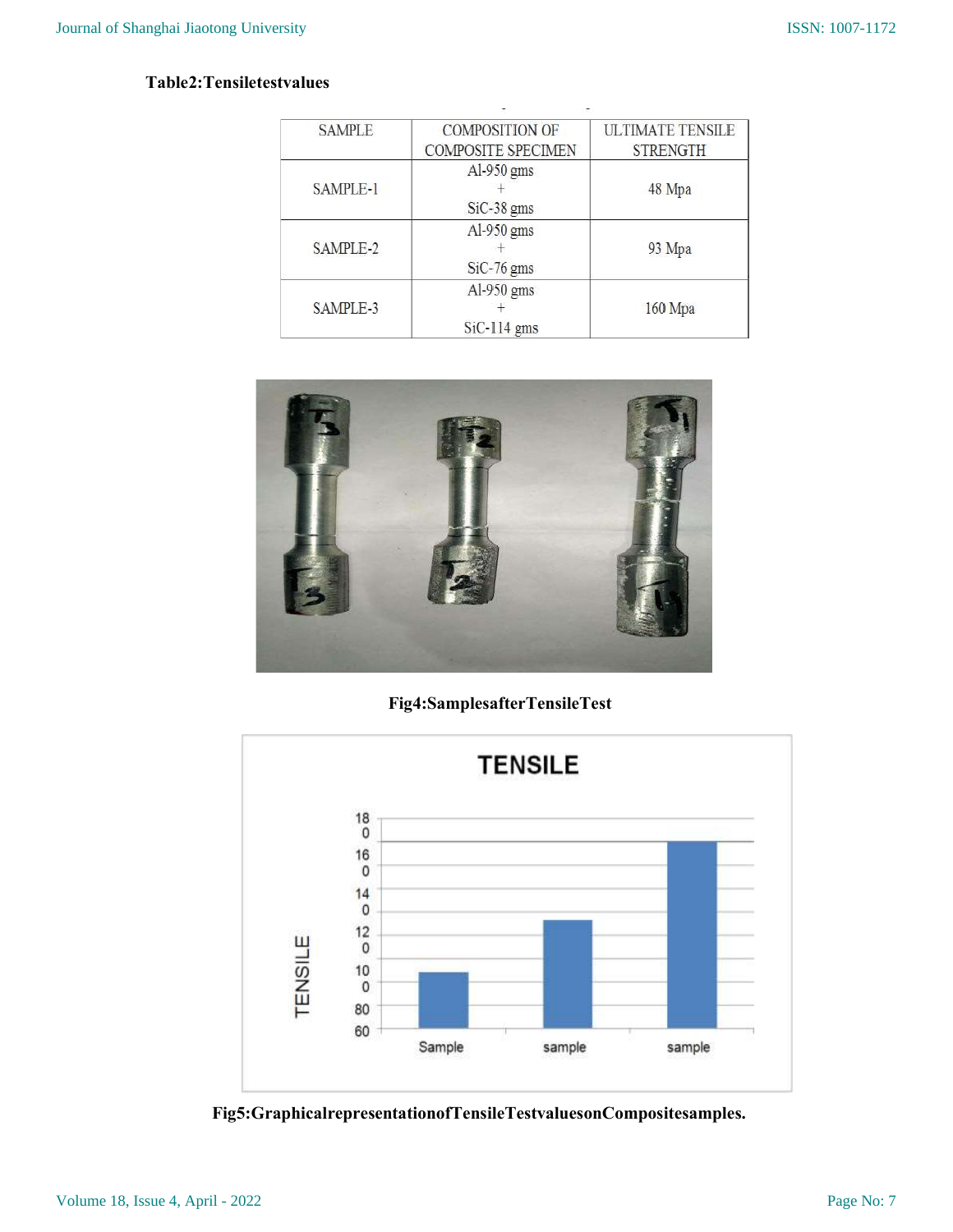## B)HARDNESSTEST

Brinell hardness is determined by pressing a hard steel or carbide sphere of a specific diameter into a material's surface under a defined load and measuring the diameter of the indentation left behind. The end result is a pressure measurement, however the units are seldom given.

 Penetration. As a result, the bulk of hardness tests include measuring the amount of force required to implant a specific indentation in a specimen's surface OR the size of the indentation produced by applying a given load.

Other hardness tests, such as sclera scope, necessitate the rebound of a dynamic or impact force, and the indenter used varies depending on the test. The amount of rebound achieved is utilised to calculate the surface hardness of the specimen.

 Two standard hardness tests are the Rockwell and Brinell tests. Other test methods included Sclera scope, surface abrasion testing, Vickers, and Tukon-Knoop.

## TESTINGPROCESS FOR HARDNESS

In most tests, a steel ball with a diameter of 10 mm is utilized as an indenter. The standard loads are 250 kg, 500 kg, and 3000 kg.

Brinell hardness is determined by pressing a hard steel or carbide sphere of a specific diameter into a material's surface under a specific load and measuring the diameter of the indentation left behind.The Brinell hardness number, or simply the Brinell number, is derived by multiplying the weight in kilogram's by the actual surface area in square millimeters of the indentation. The result is a pressure measurement, however the units are rarely specified.mentioned.

| Sample   | Composition of composite<br>Specimen   | Trail1<br>(BHN) | Trail2<br>(BHN) | Trail <sub>3</sub><br>(BHN) | Average |
|----------|----------------------------------------|-----------------|-----------------|-----------------------------|---------|
| Sample 1 | Al-950 gms<br>$SiC-38$ gms             | 65              | 65              | 64                          | 64.66   |
| Sample 2 | $Al-950$ gms<br>$SiC-76$ gms           | 63              | 62              | 62                          | 62.33   |
| Sample 3 | $Al-950$ gms<br>$\pm$<br>$SiC-114$ gms | 78              | 80              | 82                          | 80      |

## Table3: HardnessValuesofComposites[InBHT]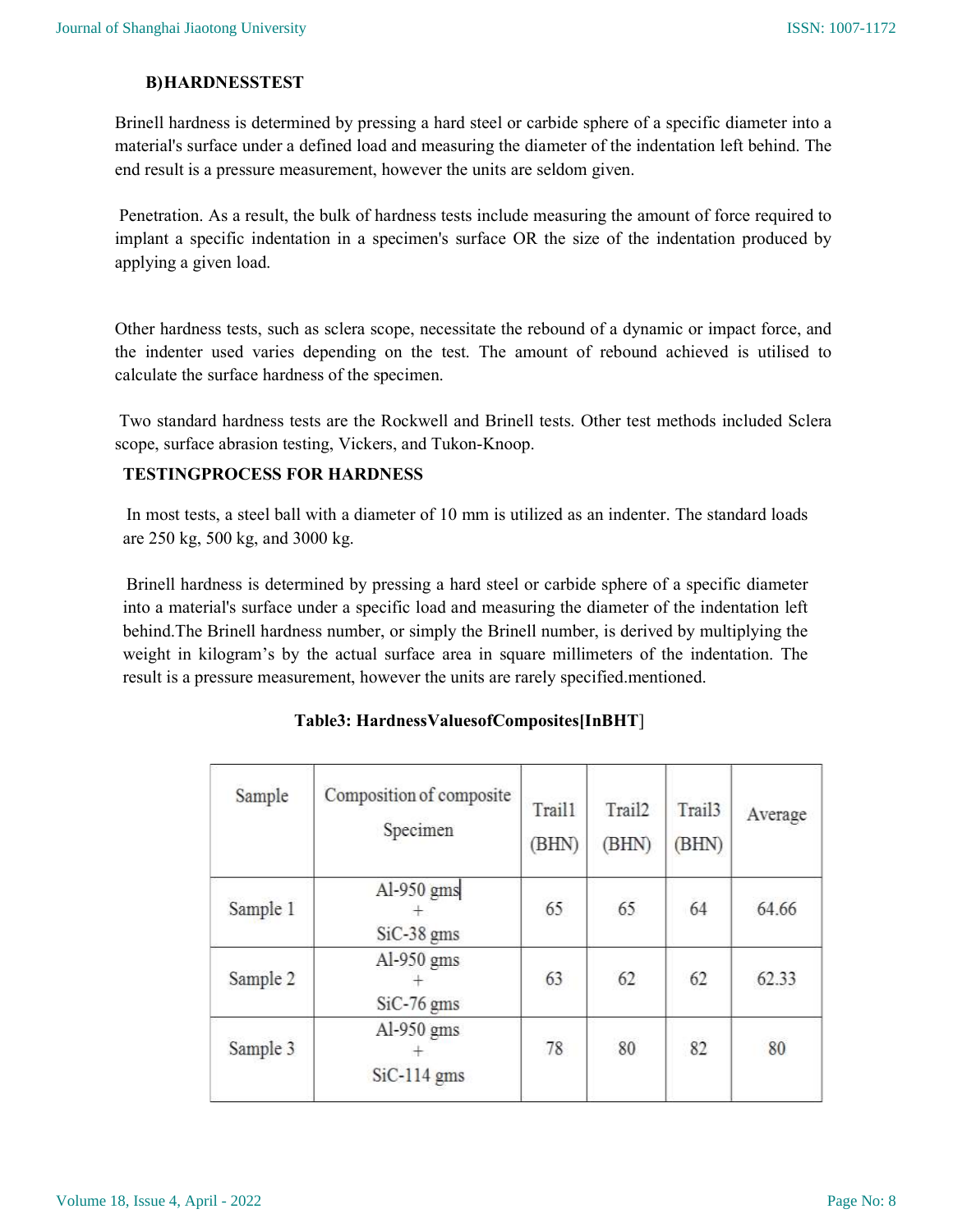

Fig6:SamplesafterBrinellHardnessTest



Fig 7: Graphical representation of Hardness Test values onCompositesamples.



Fig8:SamplesafterImpactTest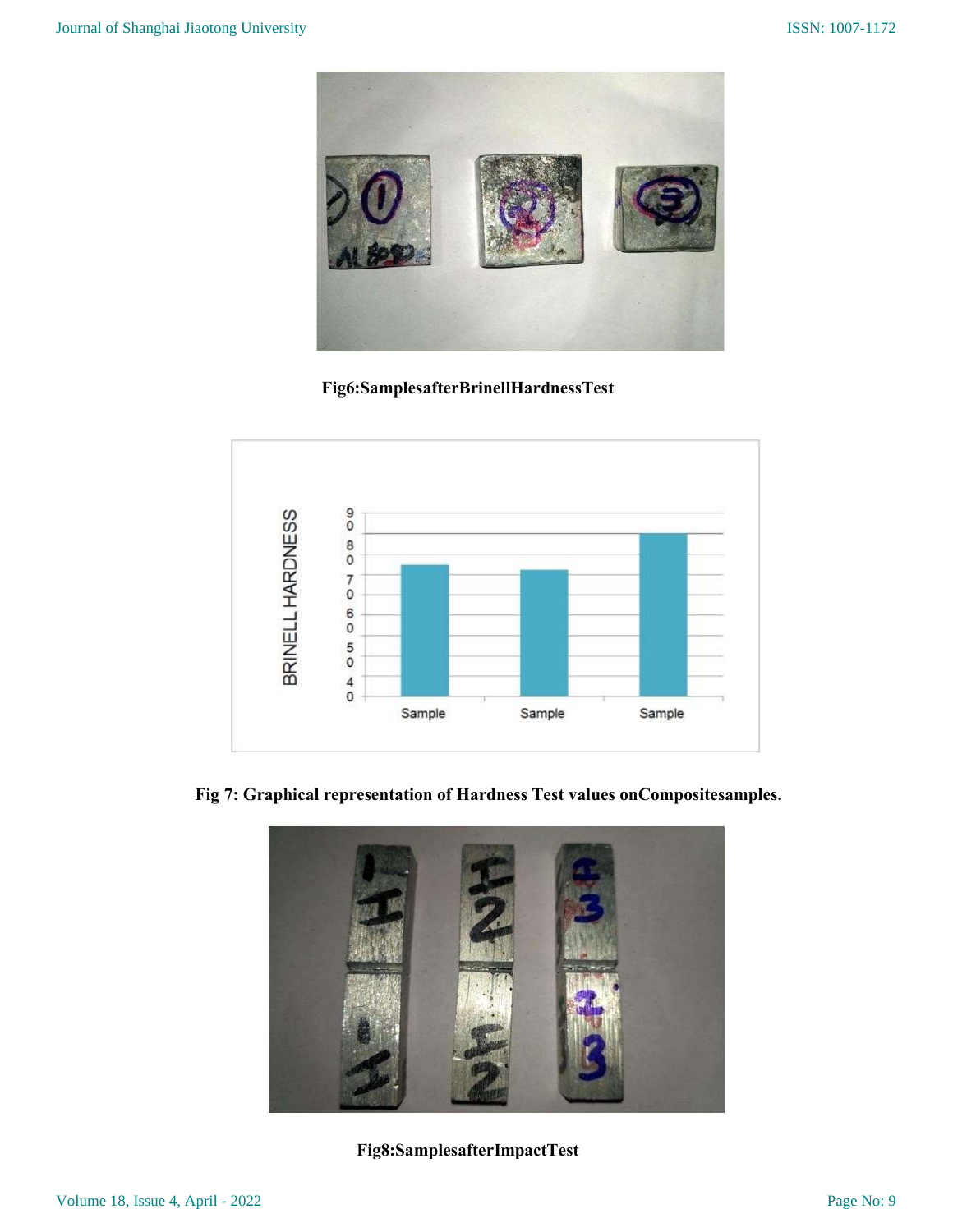## C) IMPACTTESTING

Theabilityofasubstancetowithstandasuddenimpactis known as impact strength. The impact test was carriedoutinaCharpyimpacttestbed,asillustratedinthepicture. The tests were carried out using was carriedoutinaCharpyimpacttestbed, asillustrated in the picture. The tests were carried out using<br>an impact testerinaccordancewith "ASTMD256". The impacttests pecimen measured 10mm X 10mm X 55mm thick. Asillustratedintheimage, the specimenwas positioned horizontally in the test bed. From the standard height, the pendulum was raised and made to strike the specimen. bed. From the standard height, thependulum was raisedandmadetostrikethespecimen. Theabilityofasubstancetowithstandasuddenimpactis known as impact strength. The impact test<br>was carriedoutinaCharpyimpacttestbed,asillustratedinthepicture. The tests were carried out using<br>an impact testerinaccordancewith"A .



Fig9: Impacttestmachine



Fig 10: Graphical representation of impact Test values on Compositesamples.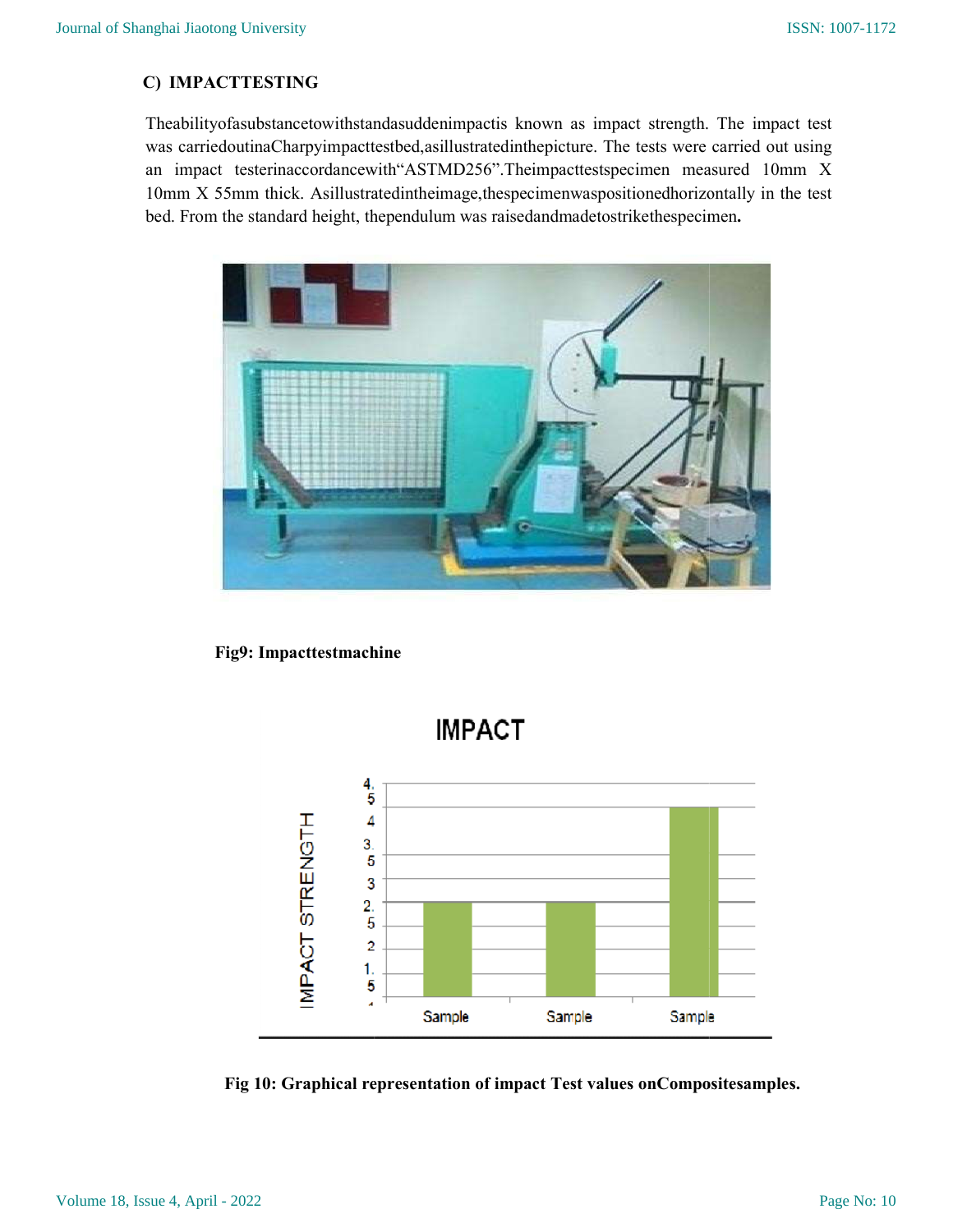## D) TEST FOR COMPRESSIONSTRENGTH

CompressiveThe ability of a material or structure to tolerate stressors that cause it to shrink in size, as opposed to tensile strength, which withstands loads that cause it to lengthen, is known as compressive strength. In material strength study, tensile strength, compressive strength, and shear strength can all be examined individually.

Some materials break at their compressive strength limit, while others deform permanently; thus, the compressive load limit can be defined as a particular degree of deformation. When constructing structures, compressive strength is a crucial consideration. Compressive strength measurements are influenced by the test method and measurement conditions.

## Table4:Compressiontestvaluesoncomposite

| <b>SAMPLE</b>                        | <b>COMPOSITION OF</b><br><b>COMPOSITE SPECIMEN</b> | <b>COMPRESSIVE</b><br><b>STRENGTH</b> |  |  |
|--------------------------------------|----------------------------------------------------|---------------------------------------|--|--|
| SAMPLE-1                             | Al-950 gms<br>SiC-38 gms                           | 224 Mpa                               |  |  |
| Al-950 gms<br>SAMPLE-2<br>SiC-76 gms |                                                    | 266 Mpa                               |  |  |
| SAMPLE-3                             | Al-950 gms<br>$SiC-114$ gms                        | 209 Mpa                               |  |  |



Fig11:Samplesaftercompressiontest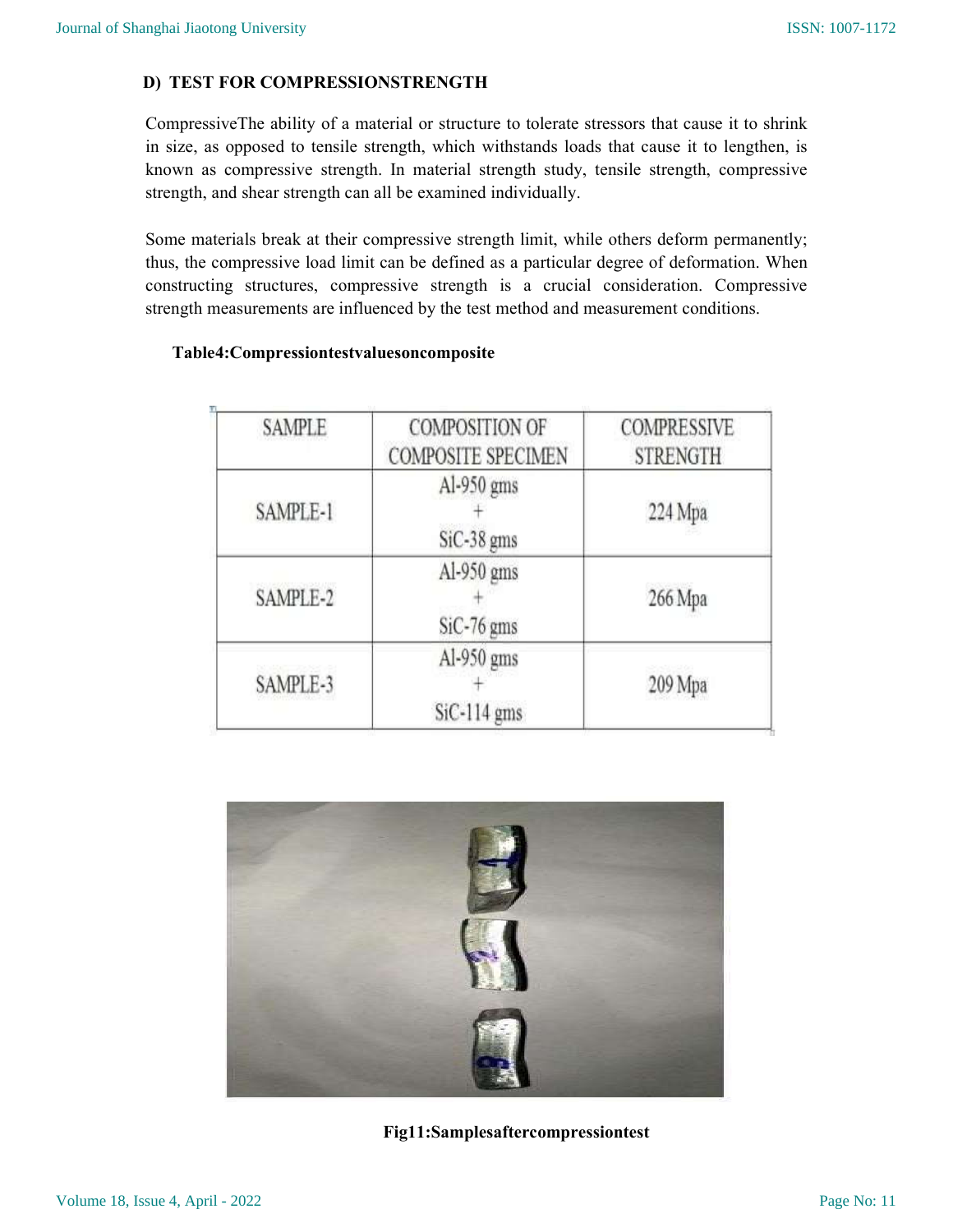

Fig 12: Graph for compression Test valuesonCompositesamples.

## WEARRESISTANCE TEST

 The term "wear resistance" is widely used to describe a material's anti-wear properties. The ASTM E122 standard was followed in the preparation of the test specimens. The scientific concept of wear resistance, on the other hand, is vague, and there is no standard method for determining it. Nonetheless, the inverse of the (relative) wear resistance is usually used to compute it.

Loss of bulk or volume Comparing the wear loss of a reference material to that of the researched material under the same testing conditions can also be used to compute relative wear resistance. In any case, the importance of a quantitative wear resistance number should be expressed properly.

## E) WEARTEST ON PIN-ON DISK MACHINE

A In a pin-on-disc wear tester, a pin is loaded against a flat rotating disc specimen, and the machine describes a circular wear path. The machine can be used to test the wear and friction properties of materials under pure sliding settings. The specimen can be a disc or a pin, with the counter face being the other. Different geometries of pins can be used. A ball composed of commercially available materials such bearing steel, tungsten carbide, or alumina (Al2O3) can be used as a counter face, earning the term "ball-on-disc."

| Sample no      | Initial<br>weight(g) | Final<br>weight(g) | Abrasion<br>loss(g) | Wear<br>Rate $(\% )$ |
|----------------|----------------------|--------------------|---------------------|----------------------|
|                | 5.1285               | 4.9521             | 0.1764              | 3.44                 |
| $\overline{2}$ | 5.1028               | 4.9543             | 0.1485              | 2.91                 |
| 3              | 5.1079               | 4.9393             | 0.1686              | 3.30                 |

## Table5:Weartestvaluesoncomposite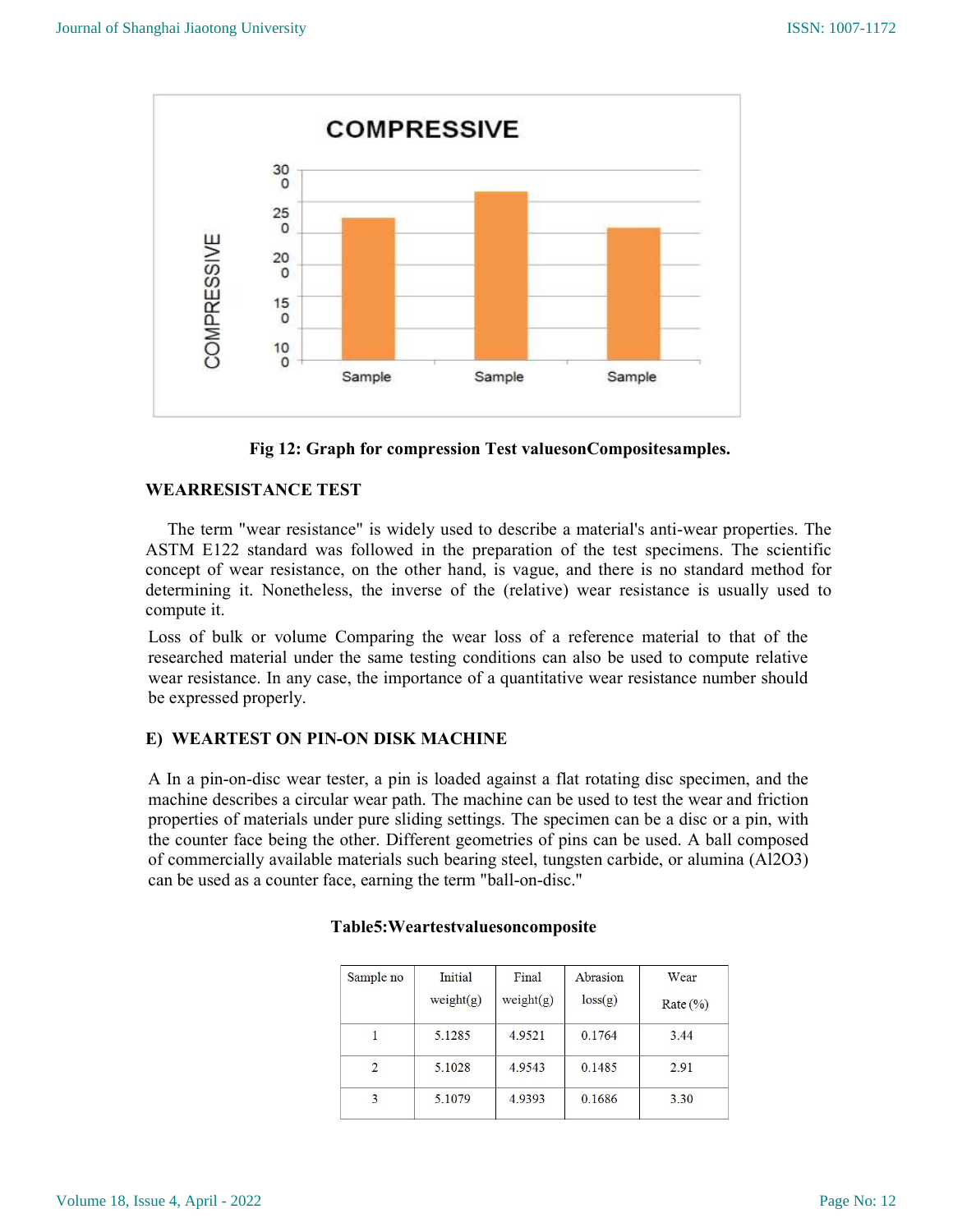



## 5. CONCLUSION

 The current research looks at how to manufacture an aluminium alloy (8090) reinforced with SiC composite. The mechanical behaviour of the composite produced the following outcomes.

- $\div$  Fabrication of a novel type of aluminium alloy with SiC reinforcement has proven successful.
- $\cdot \cdot$  It was determined that sample 3's tensile strength (160 Mpa) is higher than samples 1 and 2. (48 and 93 Mpa). The abundant increase in tensile strength is due to applied tensile load transfer to the strongly bonded SiC reinforcements in Al matrix, increased dislocation density near the matrixreinforcement interface, and grain refining strengthening effect, on the other hand. The tensile strengths of all three samples ranged from 48 to 170 MPa..
- $\div$  The hardness of sample 3 of these composites is found to be higher, with a value of 80 BHN. The hardness of AMCs is increased by the presence of harder and better-bonded SiC particles in the Al matrix, which prevent dislocation migration. The hardness of three samples ranges from 60 to 85 BHN.
- $\div$  Sample 2 of these composites has a compressive strength of 266 MPa, which is determined to be greater. This is owing to the inclusion of SiC, a strong material, to Aluminum, which needs a high level of strength in order to compress the AMCs..
- $\div$  However, due to the aluminium alloy's adhesion to the SiC, sample 3 has a higher impact strength. The impact strength of all three samples is around 2-4 joules.
- $\div$  However, sample 2's wear resistance analysis is satisfactory. This is because the softer Al matrix wears away first from the sample's surface during the wear test, leaving the hard SiC particles on the worn surface. The exposed SiC particles shield the Al matrix from further wear.

## SCOPEOFFUTUREWORK

 Future researchers will have plenty of opportunities to look at this topic. This research could be broadened to look into other tribological and thermal characteristics of this composite, such as abrasion, microstructure, and thermal conductivity. Various aspects of such composites can be investigated, such as the use of various potential fillers in the building of metal matrix composites and the evaluation of their mechanical and erosion behaviour, as well as the experimental results.